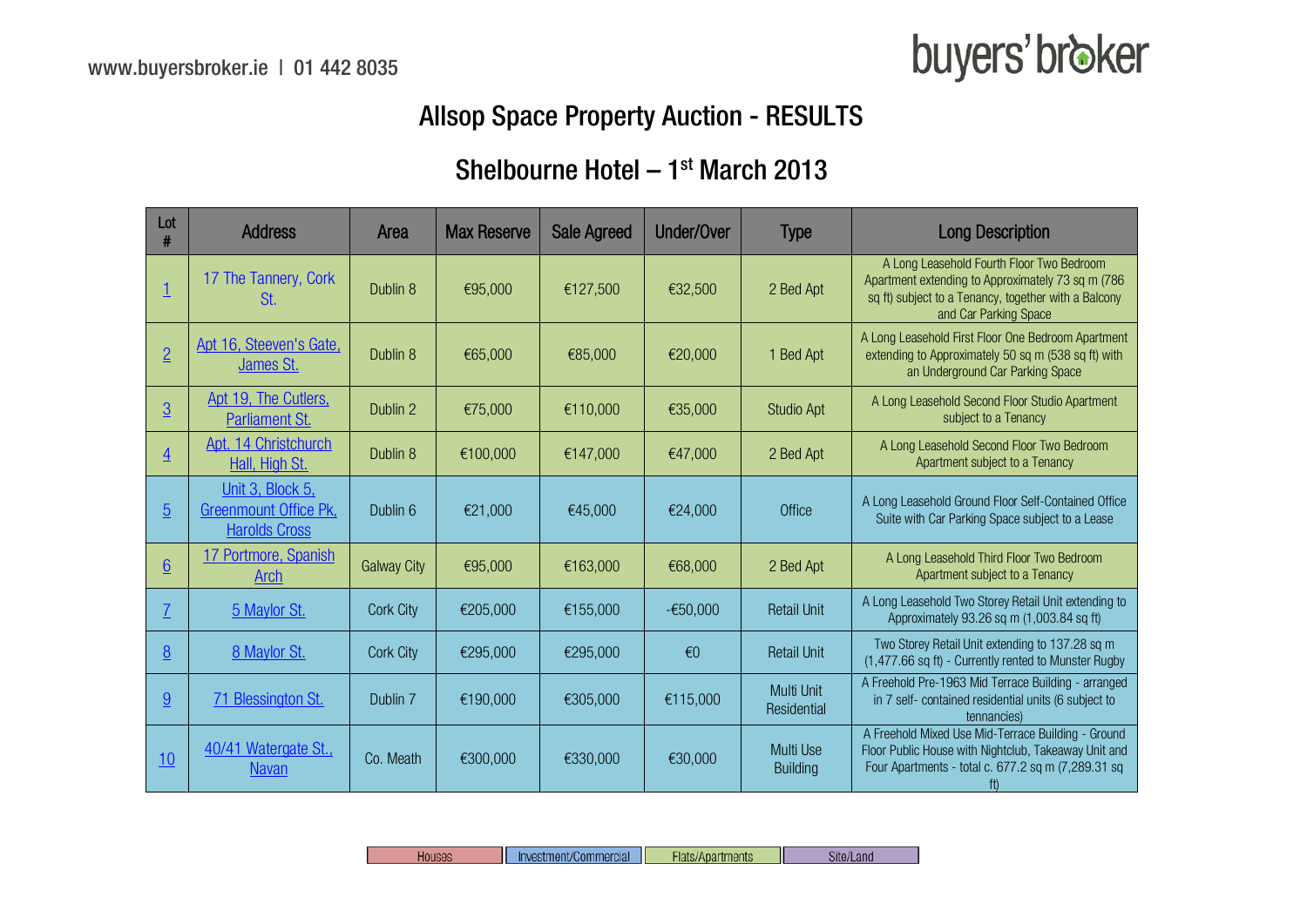| 11        | Unit 11, The Square.<br><b>Market Cross Shop Ctr</b>           | Kilkenny    | €125,000 | <b>WITHDRAWN</b> |           | <b>Retail Unit</b>           | A Long Leasehold Ground Floor Retail Investment<br>extending to Approximately 34.65 sq m (373 sq ft) -<br>Let to Tony Quinn Health Care until 2021                                      |
|-----------|----------------------------------------------------------------|-------------|----------|------------------|-----------|------------------------------|-----------------------------------------------------------------------------------------------------------------------------------------------------------------------------------------|
| 12        | Unit 2b, Sunbury Ind<br>Est, Ballyfermot                       | Dublin 10   | €90,000  | €132,500         | €42,500   | <b>Commercial Unit</b>       | A Freehold Warehouse, Office and Showroom Unit<br>extending to Approximately 419.37 sq m (4,514 sq ft)                                                                                  |
| 13        | <b>Castlegar, Ballintemple</b>                                 | Co. Galway  | €90,000  | €225,000         | €135,000  | 5 Bed Det House              | A Freehold Five Bedroom Detached House occupying<br>a Site extending to Approximately 0.17 Hectares (0.42<br>Acres) subject to a Tenancy                                                |
| 14        | Beechbrook Lodge,<br><b>Kilteel Road, Rathcoole</b>            | Co. Dublin  | €150,000 | €330,000         | €180,000  | Multi Unit<br>Residential    | Freehold Detached Eleven Bedroom Building together<br>with Attached House and Detached Building arranged<br>to provide Three Self-Contained One Bedroom<br>Apartments                   |
| 15        | Apt. 19, Block B, Tain<br>Court, Bridge St.,<br><b>Dundalk</b> | Co. Meath   | €40,000  | €36,000          | $-64,000$ | 2 Bed Apt                    | A Long Leasehold Third Floor Two Bedroom<br>Apartment extending to Approximately 73 sq m (785)<br>sq ft) subject to a Tenancy. Together with an<br><b>Underground Car Parking Space</b> |
| <u>16</u> | 14 The Forelands.<br>Dromnevane, Kenmare                       | Co. Kerry   | €40,000  | €68,000          | €28,000   | 3 Bed Semi-D                 | A Freehold Three Bedroom Semi-Detached House                                                                                                                                            |
| 17        | Unit 10, Blanch Bus<br>Ctr. Clonsilla Rd.<br>Blanchardstown    | Dublin 15   | €150,000 | €220,000         | €70,000   | <b>Commercial Unit</b>       | Freehold Trade Counter/ Showroom Unit - Extending<br>to approximately 126.05 sq m (1,357 sq ft)                                                                                         |
| <u>18</u> | 10 Castlerock,<br><b>Currabinny Rd,</b><br>Carrigaline         | Co. Cork    | €60,000  | €112,500         | €52,500   | 2 Bed Det<br><b>Bungalow</b> | A Freehold Two Bedroom Detached Bungalow                                                                                                                                                |
| <u>19</u> | 33 Coill Dubh, Naas                                            | Co. Kildare | €35,000  | €60,000          | €25,000   | 3 Bed Mid Tce<br>House       | A Freehold Three Bedroom Mid Terrace House                                                                                                                                              |
| 20        | 2 Ongar Sq. Ongar                                              | Dublin 15   | €250,000 | €305,000         | €55,000   | Restaurant /<br>Takeaway     | Long Leasehold Restaurant/Takeaway Investment -<br>Extending to Approximately 197.16 sq m (2,122 sq ft)                                                                                 |
| 21        | Apt. 6, River Court,<br><b>Dunboyne</b>                        | Co. Meath   | €65,000  | €102,500         | €37,500   | 2 Bed Apt                    | A Long Leasehold First Floor Two Bedroom Apartment                                                                                                                                      |
| 22        | 9a Kilmantin Rd.<br><b>Wicklow</b>                             | Co. Wicklow | €90,000  | €133,000         | €43,000   | 3 Bed End Tce<br>House       | A Freehold Three Bedroom End of Terrace House<br>extending to Approximately 100 sq m (1,076 sq ft)<br>subject to a Tenancy                                                              |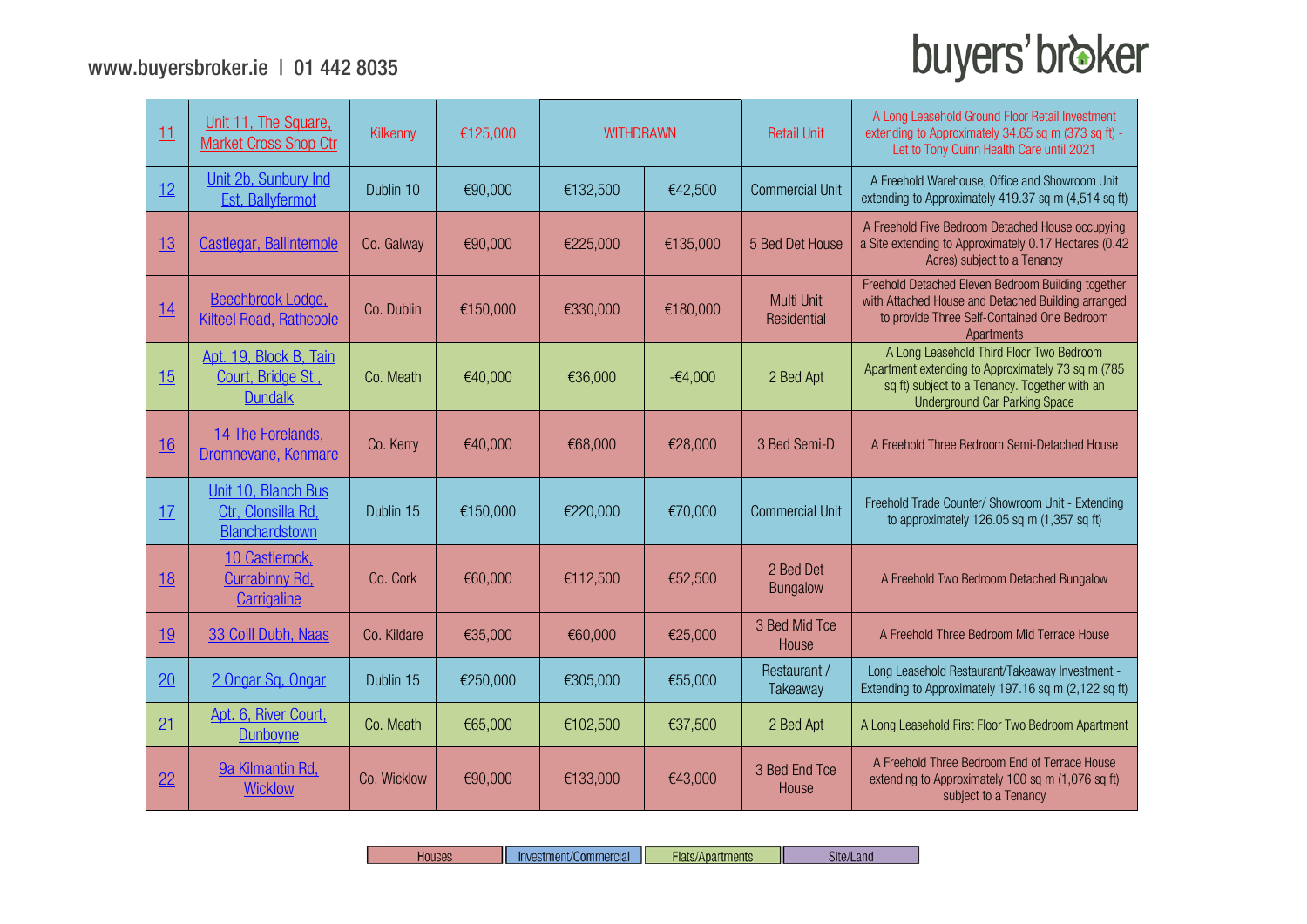| 23 | 103 Newmarket St.<br><b>Connelly St, Fermoy</b>                     | Co. Cork          | €100,000 | <b>NOT SOLD</b> |                  | <b>Multi Unit</b><br>Residential | A Freehold Mid Terrace Building internally arranged to<br>provide Four x One Bedroom Apartments                                                                                 |
|----|---------------------------------------------------------------------|-------------------|----------|-----------------|------------------|----------------------------------|---------------------------------------------------------------------------------------------------------------------------------------------------------------------------------|
| 24 | 67 Carleton Village.<br>Youghal                                     | Co. Cork          | €30,000  | €42,000         | €12,000          | 2 Bed Apt                        | A Long Leasehold First Floor Two Bedroom Apartment<br>with Sea Views                                                                                                            |
| 25 | 12 Williamstown Glen,<br><b>Williamstown</b>                        | Waterford<br>City | €135,000 | <b>NOT SOLD</b> |                  | 4 Bed Det House                  | A Freehold Four Bedroom Semi-Detached House                                                                                                                                     |
| 26 | 30 Gould St                                                         | <b>Cork City</b>  | €60,000  | <b>NOT SOLD</b> |                  | 2 Bed Mid Tce<br><b>Bungalow</b> | A Freehold Two Bedroom Mid Terrace Bungalow<br>subject to a Tenancy                                                                                                             |
| 27 | 469 Carnlough Rd,<br>Cabra                                          | Dublin 7          | €90,000  | €80,000         | $-£10,000$       | 3 Bed Mid Tce<br>House           | A Freehold Three Bedroom Mid Terrace House subject<br>to a Tenancy                                                                                                              |
| 28 | Unit 4b, Annacotty Bus<br>Pk, Annacotty                             | Co. Limerick      | €45,000  | €60,000         | €15,000          | <b>Commercial Unit</b>           | A Freehold Cold Storage Unit with Office<br>Accommodation extending to Approximately 556.8 sq<br>m (5,993 sq ft)                                                                |
| 29 | 20 Herbert St                                                       | Dublin 2          | €560,000 | €640,000        | €80,000          | Mid Tce<br>Georgian Bldg         | A Freehold Mid Terrace Georgian Building - Part<br>refurbished, c. 346 sq m (3,733 sq ft) - 5 floors of<br>accomodation                                                         |
| 30 | <b>Ground Floor, Suite 32,</b><br>The Mall, Beacon Ct,<br>Sandyford | Dublin 18         | €100,000 | €130,000        | €30,000          |                                  | Long Leasehold Ground Floor Office Suite extending<br>to approximately 72 sq m (775 sq ft)                                                                                      |
| 31 | 5/6 Baldwin St,<br><b>Mitchelstown</b>                              | Co. Cork          | €180,000 | €257,500        | €77,500          | Two Mid-Tce<br><b>Buildings</b>  | Two Long Leasehold Mid Terrace Investment<br>Buildings, together with a Rear Terrace Bungalow                                                                                   |
| 32 | 12 Ard Aulin, Mungret                                               | Co. Limerick      | €195,000 | <b>NOT SOLD</b> |                  | 4 Bed Det House                  | A Freehold Four Bedroom Detached House                                                                                                                                          |
| 33 | Drummond,<br><b>Carrickmacross</b>                                  | Co.<br>Monaghan   | €20,000  |                 | <b>WITHDRAWN</b> |                                  | A Freehold Two Bedroom Semi-Detached Bungalow<br>Occupying a Site extending to Approximately 0.47<br>Hectares (1.16 Acres)                                                      |
| 34 | Sion House, Lr Main St,<br>Rush                                     | Co. Dublin        | €75,000  | <b>NOT SOLD</b> |                  | 3 Bed Semi-D                     | A Freehold Three Bedroom Semi-Detached House<br>extending to Approximately 190 sq m (2,045 sq ft)<br>occupying a Site extending to Approximately 0.073<br>Hectares (0.18 Acres) |
| 35 | 23 Sandycove,<br><b>Blackrock</b>                                   | Co. Louth         | €100,000 | €124,000        | €24,000          | 3 Bed Det House                  | A Freehold Three Bedroom Detached House extending<br>to Approximately 95 sq m (1, 021 sq ft), together with<br>a Garage                                                         |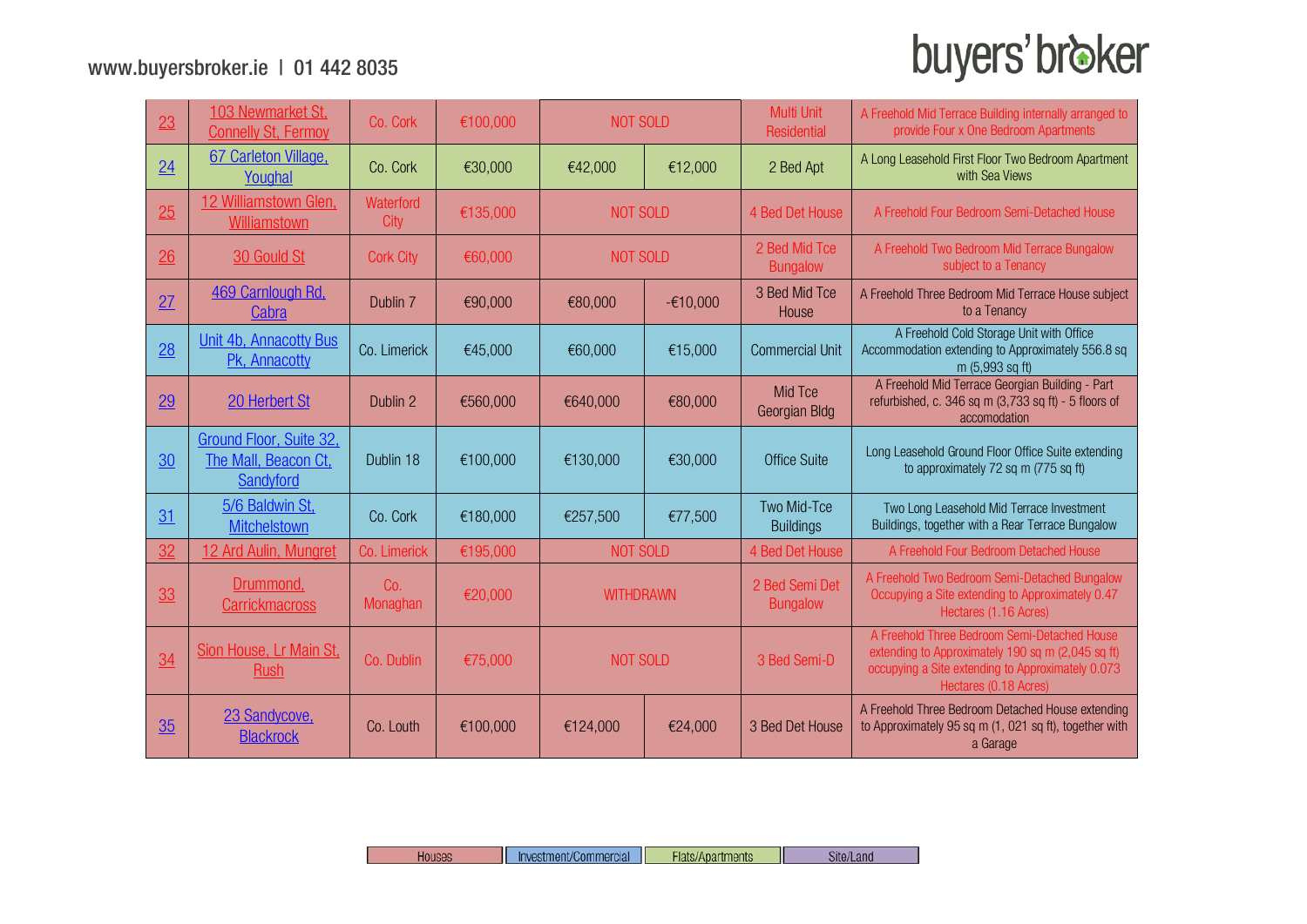$\sim$ 

# buyers' broker

| 36        | The Farran Well Bar,<br>Farran                        | Co. Cork         | €150,000 | €192,500         | €42,500                 | Pub &<br>Residential    | A Freehold Mixed Use Bldg comprising a Ground Floor<br>Public House together with First Floor Studio<br>Apartment and One Bedroom Apartment extending to<br>237.73 sq m (2,559 sq ft) |
|-----------|-------------------------------------------------------|------------------|----------|------------------|-------------------------|-------------------------|---------------------------------------------------------------------------------------------------------------------------------------------------------------------------------------|
| 37        | 3 The Orchard.<br><b>Cloverhill Rd.</b><br>Clondalkin | Dublin 22        | €40,000  | €62,000          | €22,000                 | 2 Bed Apt               | A Long Leasehold First Floor Two Bedroom Apartment                                                                                                                                    |
| 38        | 8 Beechwood Pk.<br><b>Church Quarters,</b><br>Granard | Co.<br>Longford  | €30,000  | €35,000          | €5,000                  | 3 Bed Semi-D            | A Freehold Three Bedroom Semi-Detached House                                                                                                                                          |
| 39        | Unit 17 The Sq. Mkt<br><b>Cross Shop Ctr</b>          | Co. Kilkenny     | €85,000  |                  | <b>WITHDRAWN</b>        |                         | A Long Leasehold First Floor Retail Unit extending to<br>approximately 40.13 sq m (432 sq ft)                                                                                         |
| 40        | 9 Kilmantin Rd                                        | Co. Wicklow      | €85,000  | €85,000          | $\epsilon$ <sup>0</sup> | 3 Bed Mid Tce<br>House  | A Freehold Three Bedroom Mid Terrace House<br>extending to Approximately 100 sq m (1,076 sq ft)<br>subject to a Tenancy                                                               |
| 41        | Lisroyne, Strokestown                                 | Co.<br>Roscommon | €20,000  | €28,000          | €8,000                  | Warehouse               | A Freehold Detached Warehouse Building extending<br>to Approximately 390.2 sq m (4,200 sq ft) occupying<br>a Site extending to Approximately 0.058 Hectares<br>$(0.143$ Acres)        |
| 42        | 22 Springvale Heights,<br>Sligo Rd, Tubbercurry       | Co. Sligo        | €30,000  | <b>WITHDRAWN</b> |                         | 4 Bed Semi Det          | A Freehold Four Bedroom Semi-Detached House                                                                                                                                           |
| 43        | 12 Spireview Way.<br>Johnstown, Navan                 | Co. Meath        | €70,000  | <b>NOT SOLD</b>  |                         | 2 Bed Mid Tce<br>House  | A Freehold Two Bedroom Mid Terrace House subject<br>to a Tenancy                                                                                                                      |
| 44        | 39 St. Johns Villas.<br>Enniscorthy                   | Co. Wexford      | €37,500  | €55,000          | €17,500                 | 3 Bed End Tce<br>House  | A Freehold Three Bedroom End of Terrace House                                                                                                                                         |
| 45        | 29 Gladstone St.<br><b>Clonmel</b>                    | Co.<br>Tipperary | €100,000 | €125,000         | €25,000                 | Retail &<br>Residential | A Freehold Mid Tce Retail Investment - Ground Floor<br>Shop (Benetton) & Accom above. Total c. 176.5 sq m<br>$(1,900 \text{ sq ft})$                                                  |
| 46        | Carriganattin,<br><b>Ballybricken</b>                 | Co. Limerick     | €95,000  | €95,000          | $\epsilon$ <sup>0</sup> | 3 Bed House             | A Freehold Detached Three Bedroom House together<br>with Separate Outbuildings                                                                                                        |
| 47        | Apt 42, Steevens Gate,<br>James St                    | Dublin 8         | €85,000  | €132,000         | €47,000                 | 2 Bed Apt               | A Long Leasehold Fourth Floor Two Bedroom<br>Apartment extending to Approximately 82 sq m (882)<br>sa ft                                                                              |
| <u>48</u> | 40 Mount Eustace Pk.<br><b>Tyrellstown</b>            | Dublin 15        | €65,000  | €90,000          | €25,000                 | 2 Bed Det<br>Townhouse  | A Freehold Two Bedroom Detached Townhouse<br>subject to a Tenancy                                                                                                                     |

Houses Investment/Commercial Flats/Apartments Site/Land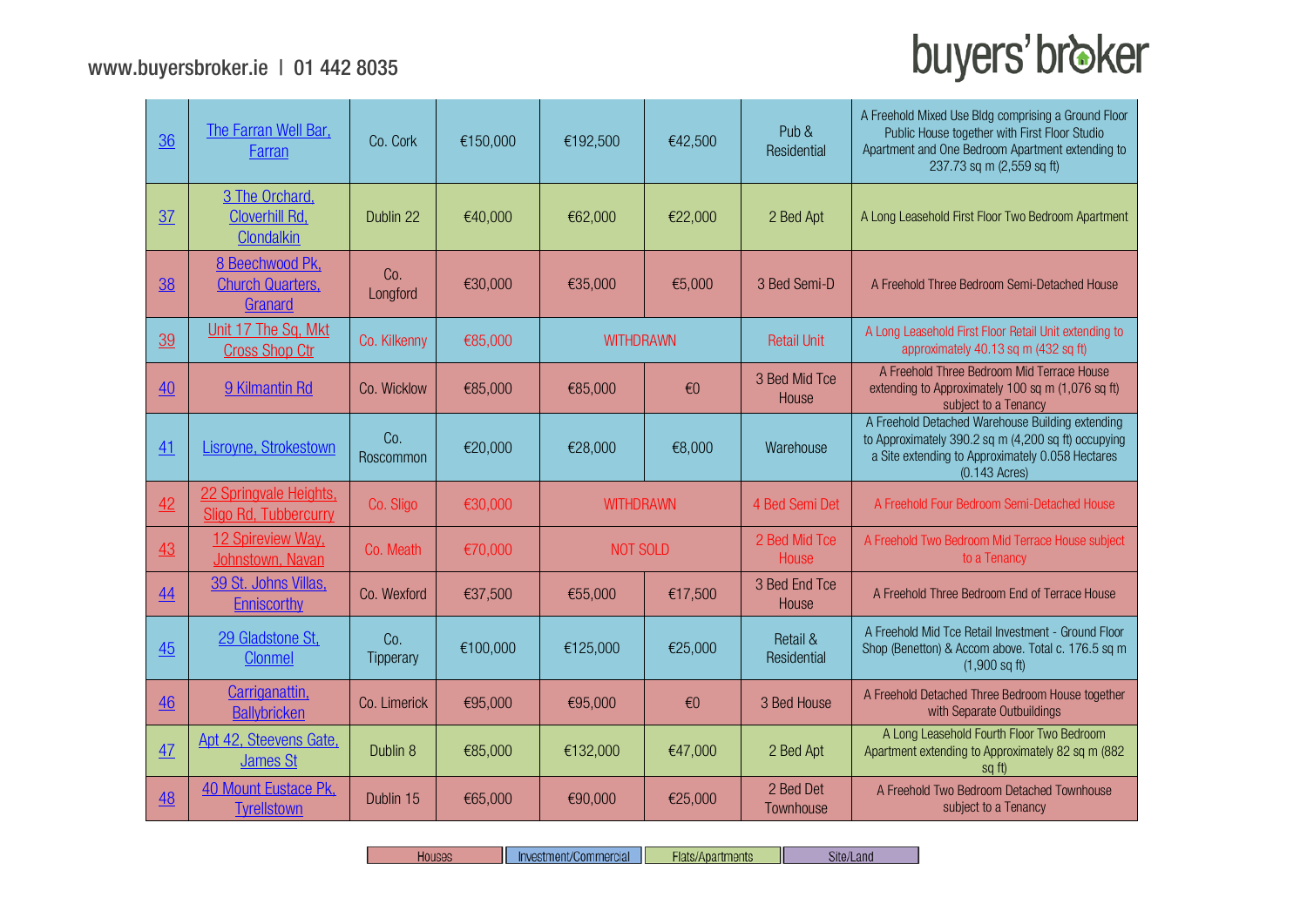| 49 | Apt 40 Keywest,<br><b>Custom House Quay</b>          | Wexford      | €35,000  | €75,000          | €40,000   | 1 Bed Apt                          | A Long Leasehold First Floor One Bedroom Apartment<br>subject to a Tenancy                                                                                                                        |
|----|------------------------------------------------------|--------------|----------|------------------|-----------|------------------------------------|---------------------------------------------------------------------------------------------------------------------------------------------------------------------------------------------------|
| 50 | <b>Await further details</b>                         |              | €75,000  | <b>WITHDRAWN</b> |           | <b>Investment Flat</b>             | Await further details                                                                                                                                                                             |
| 51 | 345 SCR                                              | Dublin 8     | €185,000 | <b>WITHDRAWN</b> |           | <b>Retail &amp;</b><br>Residential | Long Leasehold Mid Terrace Investment Building - GF<br>Retail & 3 Bed Apt above                                                                                                                   |
| 52 | 11 & 11a<br>Scurlockstown Bus Pk,<br><b>Trim</b>     | Co. Meath    | €25,000  | €70,000          | €45,000   | Warehouse                          | Long Leasehold Modern Warehouse Unit - Totalling<br>approximately 248.12 sq m (2,670.74 sq ft)                                                                                                    |
| 53 | 121 Capel St                                         | Dublin 1     | €500,000 | €620,000         | €120,000  | <b>Retail Unit</b>                 | A Long Leasehold Central Dublin - GF Retail Unit with<br>storage to rear - c. 286.16 sq m (3,080 sq ft)                                                                                           |
| 54 | 9 Slaney Court,<br>Enniscorthy                       | Co.Wexford   | €20,000  | <b>WITHDRAWN</b> |           | <b>Retail &amp;</b><br>Residential | A Freehold Mid Terrace Building internally arranged to<br>provide a Ground Floor Retail Unit together with One<br>Residential Unit above. Extending to Approximately<br>325.50 sq m (3,500 sq ft) |
| 55 | Apt 2 The Red Mill, 69<br><b>Brunswick St</b>        | Dublin 7     | €80,000  | €79,000          | $-£1,000$ | 2 Bed Apt                          | A Long Leasehold Ground Floor Two Bedroom<br>Apartment subject to a Tenancy together with an<br><b>Underground Car Parking Space</b>                                                              |
| 56 | Portarra Lodge.<br><b>Tullykne, Moycullen</b>        | Co. Galway   | €250,000 | €267,500         | €17,500   | 12 Bed House &<br>Chalet           | A Freehold Detached Twelve Bedroom House together<br>with a Two Bedroom Fishing Lodge/Chalet                                                                                                      |
| 57 | Apt 3, Keywest,<br><b>Custom House Quay</b>          | Wexford      | €48,000  | €100,000         | €52,000   | 2 Bed Apt                          | A Long Leasehold First Floor Two Bedroom Apartment                                                                                                                                                |
| 58 | The Square, Dunmore                                  | Co. Galway   | €95,000  | <b>WITHDRAWN</b> |           | <b>Commercial Bldg</b>             | A Freehold End of Terrace Building extending to<br>approximately 125 sq m (1,350 sq ft)                                                                                                           |
| 59 | Creighan Manor,<br><b>Ballinagh Rd</b>               | Co. Cavan    | €50,000  | €210,000         | €160,000  | Residential<br>Development         | A Freehold Development extending to approximately<br>3.455 hectares (8.54 acres) - 9 Houses & remaining<br>sites                                                                                  |
| 60 | 14 Gleann Tuaraigh,<br><b>Chickley's Rd, Youghal</b> | Co. Cork     | €45,000  | €72,000          | €27,000   | 3 Bed Semi-D                       | A Freehold Three Bedroom Semi-Detached House                                                                                                                                                      |
| 61 | 42 Caislean Na<br>hAbhainn, Castletroy               | Co. Limerick | €85,000  | <b>NOT SOLD</b>  |           | 3 Bed Semi-D                       | A Freehold Three Bedroom Semi-Detached House                                                                                                                                                      |
| 62 | The Turretts, Charleville                            | Co. Cork     | €15,000  | €33,000          | €18,000   | 3 Bed Det<br><b>Bungalow</b>       | A Freehold Three Bedroom Detached Bungalow on a<br>Site extending to Approximately 0.054 Hectares<br>$(0.133$ Acres)                                                                              |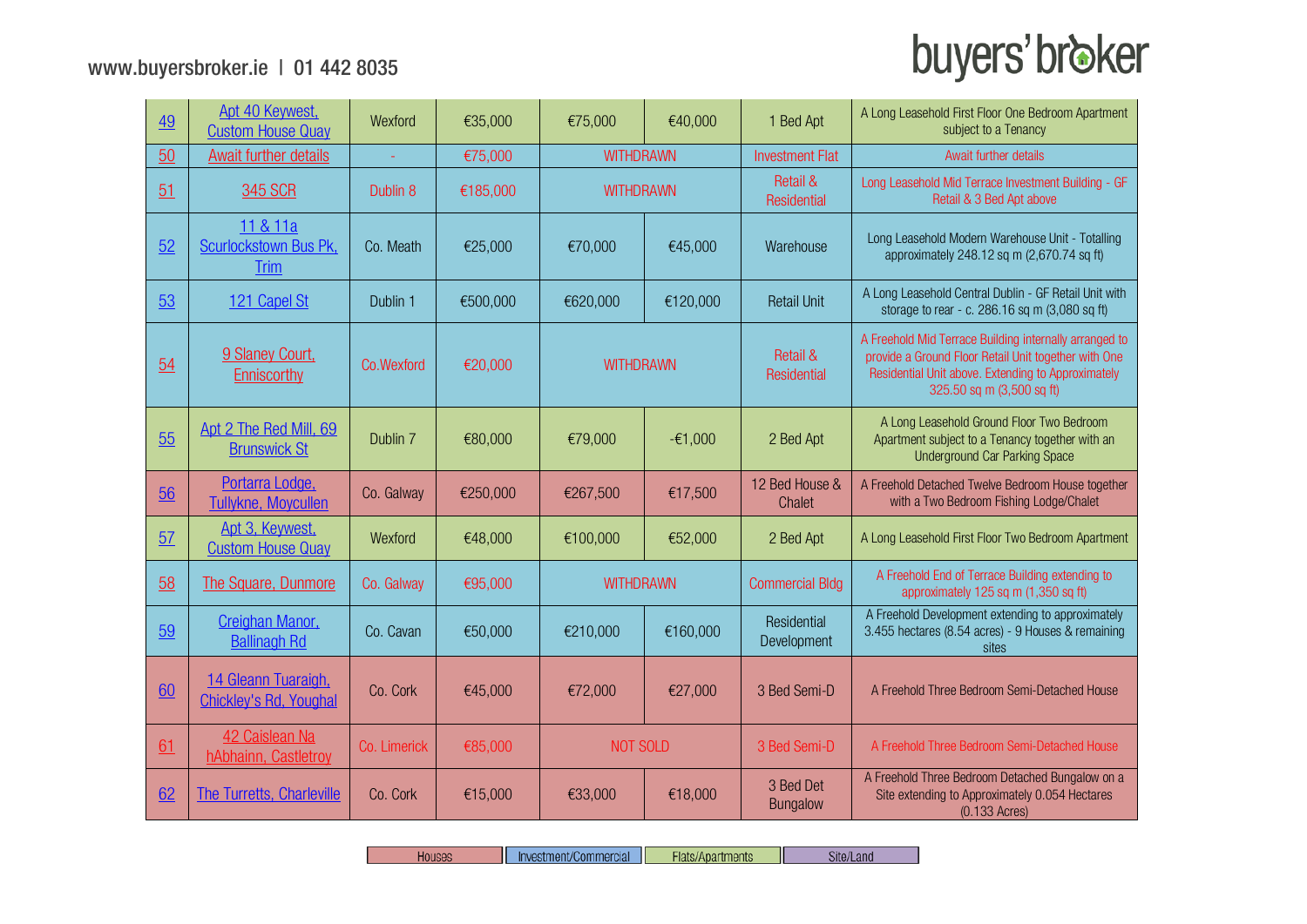| 63        | Apt 509, Glenlara<br>House, Mt Kenneth PI   | Limerick<br>City | €27,500  | €39,000         | €11,500      | 2 Bed Apt                  | A Long Leasehold Fifth Floor Two Bedroom Apartment<br>subject to a Tenancy                                                 |
|-----------|---------------------------------------------|------------------|----------|-----------------|--------------|----------------------------|----------------------------------------------------------------------------------------------------------------------------|
| 64        | Unit 1, 68/68a Rathgar<br>Ave, Rathgar      | Dublin 6         | €30,000  | €53,000         | €23,000      | <b>Retail Unit</b>         | A Freehold Ground Floor Retail Unit extending to<br>Approximately 29.23 sq m (314.63 sq ft) subject to a<br>Tenancy        |
| 65        | 85 Derrynane, Old Cork<br>Rd,               | Limerick         | €75,000  | <b>NOT SOLD</b> |              | 4 Bed Semi Det             | A Freehold Four Bedroom Semi-Detached House<br>subject to a Tenancy                                                        |
| 66        | Apt 5 Castle Cottages,<br>Tullaghan         | Co. Leitrim      | €15,000  | €26,000         | €11,000      | 2 Bed Apt                  | A Long Leasehold Two Bedroom First Floor Apartment                                                                         |
| 67        | 4 Wycherley Mews, off<br><b>College Rd</b>  | <b>Cork City</b> | €100,000 | <b>NOT SOLD</b> |              | 3 Bed End Tce<br>House     | A Freehold Three Bedroom End of Terrace House<br>subject to a Tenancy                                                      |
| 68        | JC's Bar & Nightclub.<br>Market st, Clifden | Co. Galway       | €450,000 | <b>NOT SOLD</b> |              | Pub, Club &<br>Residential | A Freehold Mixed Use Mid Terrace Building - Public<br>House, Nightclub, Takeaway Unit and Eight<br><b>Apartments Above</b> |
| 69        | 20 The Forelands.<br>Dromnevane, Kenmare    | Co. Kerry        | €40,000  | €68,000         | €28,000      | 3 Bed Semi-D               | A Freehold Three Bedroom Semi-Detached House                                                                               |
| 70        | 39 Cois Chonic, Dingle                      | Co. Kerry        | €50,000  | €68,000         | €18,000      | 3 Bed Mid Tce<br>House     | A Freehold Three Bedroom Mid Terrace House<br>extending to Approximately 1,174 sq ft                                       |
| 71        | 41 Cluain Alainn.<br><b>Carrickmacross</b>  | Co.<br>Monaghan  | €75,000  | €75,000         | $\epsilon$ 0 | 3 Bed Semi-D               | A Freehold Three Bedroom Semi-Detached House<br>subject to a Tenancy                                                       |
| 72        | Land at Inniscara,<br>Ardrum                | Co. Cork         | €8,000   | <b>NOT SOLD</b> |              | Land                       | A Freehold Plot of Land extending to 0.157 Hectares<br>$(0.39 \text{ A} \text{c} \text{res})$                              |
| <b>73</b> | The Old Convent, The<br>Square, Eyrecourt   | Co. Galway       | €275,000 | €285,000        | €10,000      | Detached<br>Georgian       | A Freehold Detached Georgian Residence together<br>with Restored Outbuildings                                              |
| 74        | Corcullen, Moycullen                        | Co. Galway       | €10,000  | €30,000         | €20,000      | Land                       | A Freehold Plot of Land extending to Approximately<br>0.567 Hectares (1.4 Acres)                                           |
| 75        | 13 Bridge St                                | Waterford        | €15,000  | €24,000         | €9,000       | Retail                     | A Freehold Ground Floor Retail Unit extending to<br>approximately 284 sq m (3,057 sq ft)                                   |
| <u>76</u> | 111 Lower Glanmire Rd                       | <b>Cork City</b> | €95,000  | €95,000         | €0           | 12 Bed End Tce             | A Long Leasehold Twelve Bedroom End of Terrace<br>House extending to Approximately 245 sq m (2,637)<br>sq ft)              |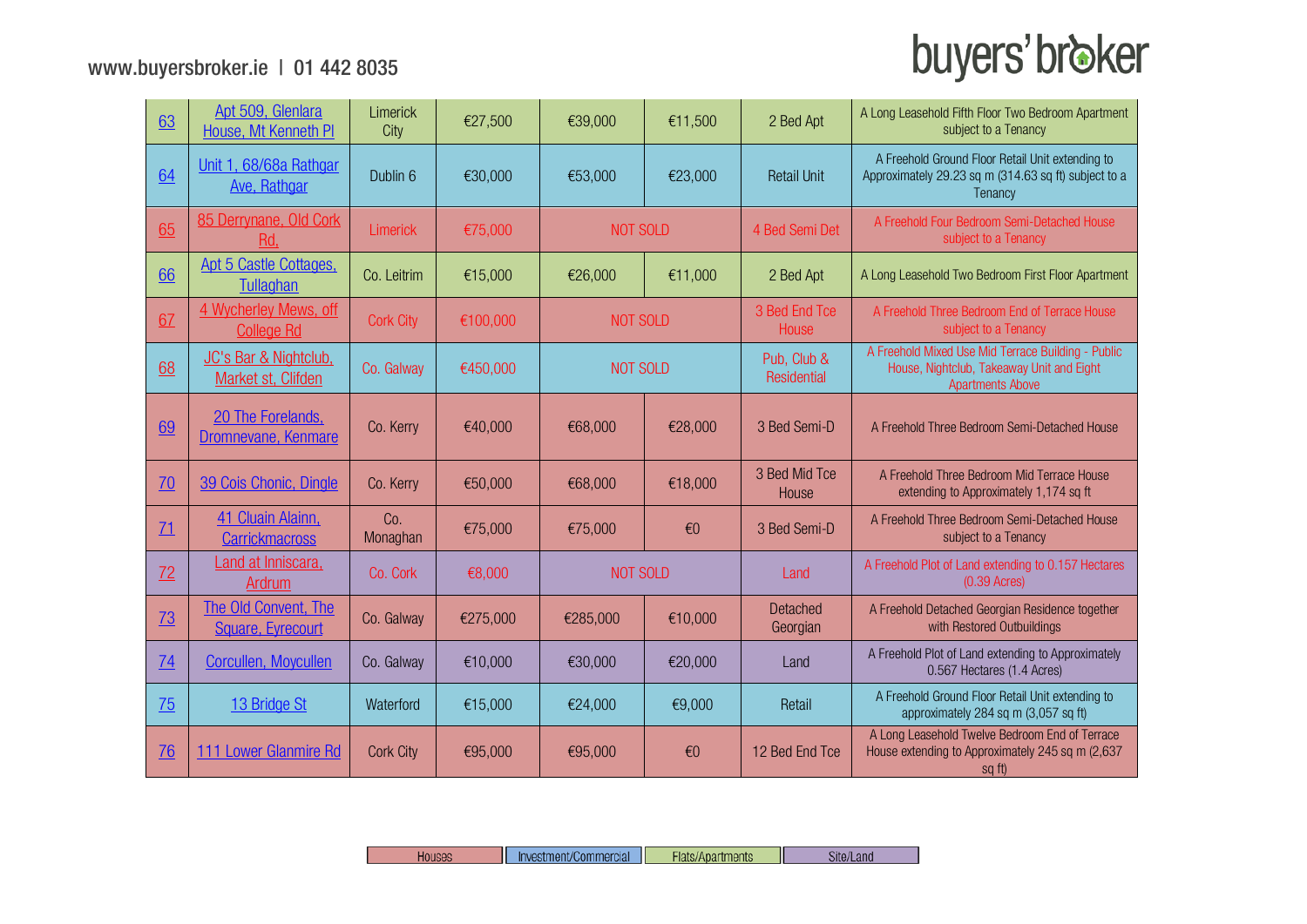| 77        | 90 Shandon St                                                 | <b>Cork City</b>        | €50,000  | €61,000          | €11,000                 | <b>Multi Unit</b><br>Residential | A Freehold Mid Terrace Building arranged to provide a<br>Ground Floor Retail Unit Together with a First Floor<br>Two Bedroom Apartment Above                                                  |
|-----------|---------------------------------------------------------------|-------------------------|----------|------------------|-------------------------|----------------------------------|-----------------------------------------------------------------------------------------------------------------------------------------------------------------------------------------------|
| 78        | 86 Derrynane, Old Cork<br><b>Rd</b>                           | <b>Limerick</b>         | €75,000  | <b>NOT SOLD</b>  |                         | 4 Bed Semi Det                   | A Freehold Four Bedroom Semi-Detached House<br>subject to a Tenancy                                                                                                                           |
| <u>79</u> | 22 Strawberry Hill,<br><b>Bunclody</b>                        | Co. Wexford             | €40,000  | €61,000          | €21,000                 | 3 Bed Semi-Det                   | A Freehold Three Bedroom Semi-Detached House<br>subject to a Tenancy                                                                                                                          |
| 80        | 25 Templeshannon,<br>Enniscorthy                              | Co. Wexford             | €40,000  | €55,000          | €15,000                 | Retail                           | A Freehold Mid-Terrace Building internally arranged to<br>provide a Ground Floor Retail Unit with Office<br>Accommodation above extending to Approximately<br>558 sq m (6,000 sq ft) in total |
| 81        | 51-53 Grove St,<br>Roscrea                                    | Co.<br><b>Tipperary</b> | €50,000  | €57,500          | €7,500                  | Retail                           | Three Freehold Terrace Buildings occupying a Site<br>extending to Approximately 0.0854 Hectares (0.211<br>Acres)                                                                              |
| 82        | 29 Castle Park.<br><b>Castlerock Est.,</b><br><b>Bunclody</b> | Co. Wexford             | €55,000  | €87,000          | €32,000                 | 4 Bed Semi Det                   | A Freehold Four Bedroom Semi-Detached House<br>subject to a Tenancy                                                                                                                           |
| 83        | 8 Trimgate St, Navan                                          | Co. Meath               | €190,000 | €310,000         | €120,000                | Retail                           | Freehold End of Terrace Building - Beauty salon on GF<br>& FF, additional vacant retail unit on GF                                                                                            |
| 84        | 14 Springvale Heights,<br>Sligo Rd, Tubbercurry               | Co. Sligo               | €30,000  | <b>WITHDRAWN</b> |                         | 4 Bed Semi Det                   | A Freehold Four Bedroom Semi-Detached House                                                                                                                                                   |
| 85        | 8 Bruach Na Gaile.<br><b>Moyvane</b>                          | Co. Kerry               | €40,000  | €40,000          | $\epsilon$ <sup>0</sup> | 3 Bed Semi Det                   | A Freehold Three Bedroom Semi-Detached House                                                                                                                                                  |
| 86        | 9 Dargan St. Bray                                             | Co. Wicklow             | €80,000  | €90,000          | €10,000                 | 2 Bed Mid Tce                    | A Freehold Two Bedroom Mid Terrace House                                                                                                                                                      |
| 87        | 18 Hollands Pk, Athy                                          | Co. Kildare             | €40,000  | €42,000          | €2,000                  | 4 Bed Mid Tce                    | A Freehold Four Bedroom Mid Terrace House                                                                                                                                                     |
| 88        | Unit 23 The Square,<br><b>Mkt St Shop Ctr</b>                 | <b>Kilkenny City</b>    | €60,000  | <b>WITHDRAWN</b> |                         | <b>Retail Unit</b>               | A Long Leasehold First Floor Retail Unit situated in the<br>Market Cross Shopping Centre. Extending to<br>Approximately 28.06 sq m (302 sq ft)                                                |
| 89        | <b>Corracreigh, Elphin</b>                                    | Co.<br>Roscommon        | €30,000  | €37,500          | €7,500                  | 5 Bed Det House                  | A Freehold Five Bedroom Detached House occupying<br>a Site extending to Approximately 0.24 Hectares (0.6<br>Acres)                                                                            |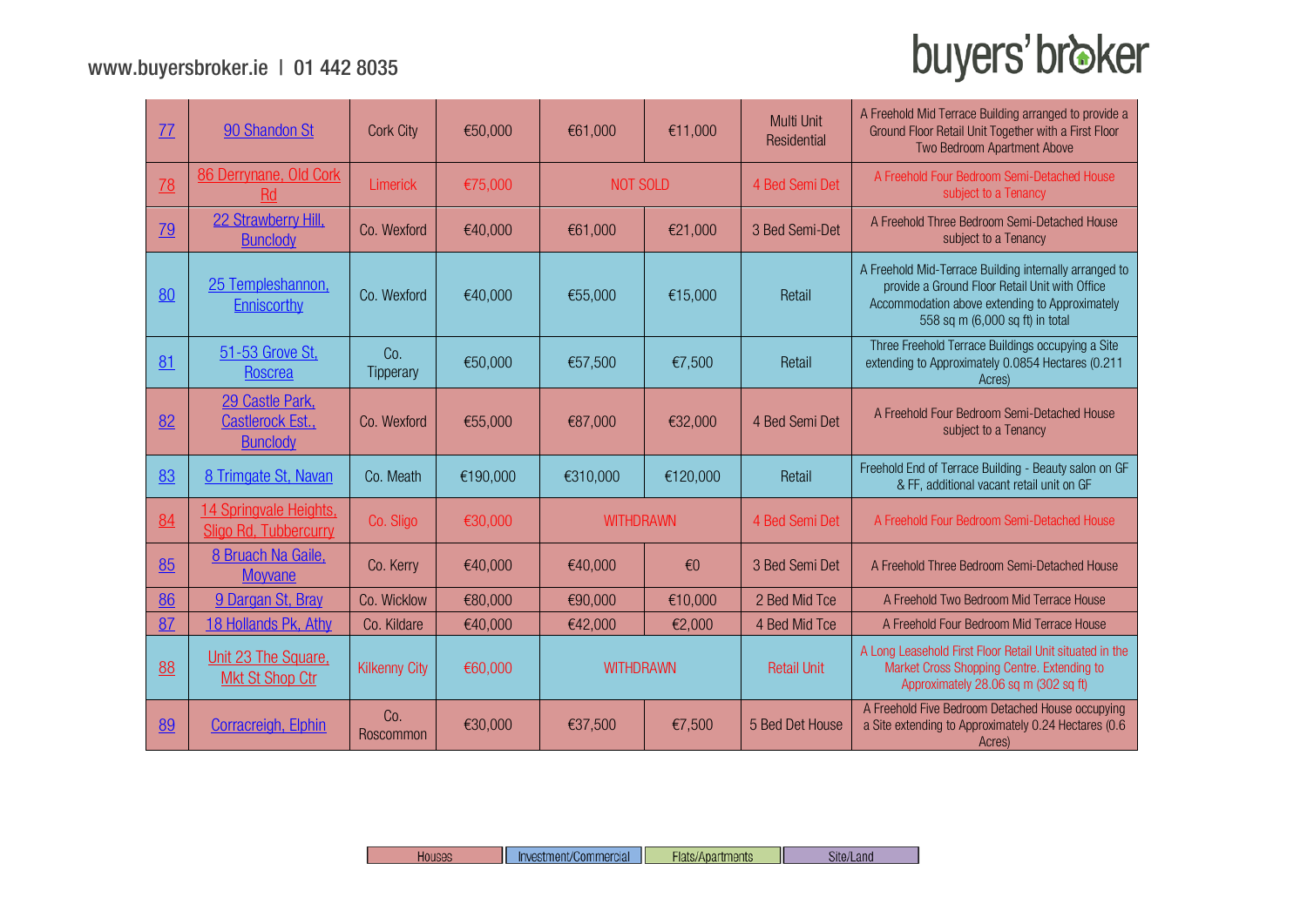| 90  | <b>Passage West</b>                                         | Co. Cork         | €40,000  | €42,500          | €2,500                  | Pub, Restaurant<br>& Takeaway | A Freehold Three Storey End of Terrace Building<br>extending to Approximately 315.3 sq m (3,393 sq ft).<br>Arranged to provide Ground Floor Restaurant/Take<br>Away together with Living Accommodation above over<br>First and Second Floor |
|-----|-------------------------------------------------------------|------------------|----------|------------------|-------------------------|-------------------------------|---------------------------------------------------------------------------------------------------------------------------------------------------------------------------------------------------------------------------------------------|
| 91  | 9 Beechwood Pk.<br><b>Church Quarters,</b><br>Granard       | Co.<br>Longford  | €30,000  | €30,000          | $\epsilon$ <sup>0</sup> | 3 Bed Semi Det                | A Freehold Three Bedroom Semi-Detached House<br>subject to a Tenancy                                                                                                                                                                        |
| 92  | Innis Temple, Kinlough                                      | Co. Leitrim      | €250,000 | €250,000         | $\epsilon$ <sup>0</sup> | Development                   | Entire Development consisting of Two Freehold<br>Detached Investment Buildings - 10 Residential Units                                                                                                                                       |
| 93  | Apt 19 The Jetty, Mkt<br>Point, Mullingar                   | Co.<br>Westmeath | €40,000  | €61,000          | €21,000                 | 3 Bed Apt                     | A Long Leasehold Three Bedroom Second Floor<br>Apartment subject to a Tenancy                                                                                                                                                               |
| 94  | The Fishermans Lodge,<br><b>Laghey Rd, Pettigo</b>          | Co. Donegal      | €30,000  | €40,000          | €10,000                 | <b>Bed &amp; Breakfast</b>    | A Freehold Detached Building arranged to provide<br>Four Bedroom Bed & Breakfast Accommodation                                                                                                                                              |
| 95  | 52 Westwood Rd.<br><b>Finglas</b>                           | Dublin 11        | €50,000  | €69,000          | €19,000                 | 3 Bed Mid Tce<br>House        | A Freehold Three Bedroom Mid Terrace House                                                                                                                                                                                                  |
| 96  | Apt 20, Block B Tain<br>Court, Bridge St,<br><b>Dundalk</b> | Co. Louth        | €40,000  | €42,000          | €2,000                  | 2 Bed Apt                     | A Long Leasehold Third Floor Two Bedroom<br>Apartment extending to approximately 67 sq m (721<br>sq ft) together with a Roof Terrace and an<br>Underground Car Parking Space, subject to a Tenancy                                          |
| 97  | 11 St. Stephens Green,<br>Leeson Lane, Lower<br>Leeson St., | Dublin 2         | €190,000 | €300,000         | €110,000                | 2 Bed Apt                     | A Long Leasehold Third Floor Two Bedroom<br>Apartment together with a Secure Car Parking Space,<br>subject to a Tenancy                                                                                                                     |
| 98  | 173 The Boulevard,<br><b>Tyrellstown</b>                    | Dublin 15        | €95,000  | €147,000         | €52,000                 | 4 Bed Semi Det                | A Freehold Four Bedroom Semi-Detached House                                                                                                                                                                                                 |
| 99  | 172a Cappaghmore.<br>Clondalkin                             | Dublin 12        | €120,000 | €160,000         | €40,000                 | 4 Bed House                   | A Freehold Detached Four Bedroom House                                                                                                                                                                                                      |
| 100 | The Long Pavement.<br><b>Ballynanty</b>                     | Limerick         | €24,000  | <b>WITHDRAWN</b> |                         | Land                          | Freehold Lands extending to 3.50 Hectares (8.64<br>Acres)                                                                                                                                                                                   |
| 101 | The Castle Inn.<br><b>Richmond St. Buttevant</b>            | Co. Cork         | €125,000 |                  | NOT SOLD                |                               | Freehold Public House extending to 329 sq m<br>$(3,541.23$ sq ft)                                                                                                                                                                           |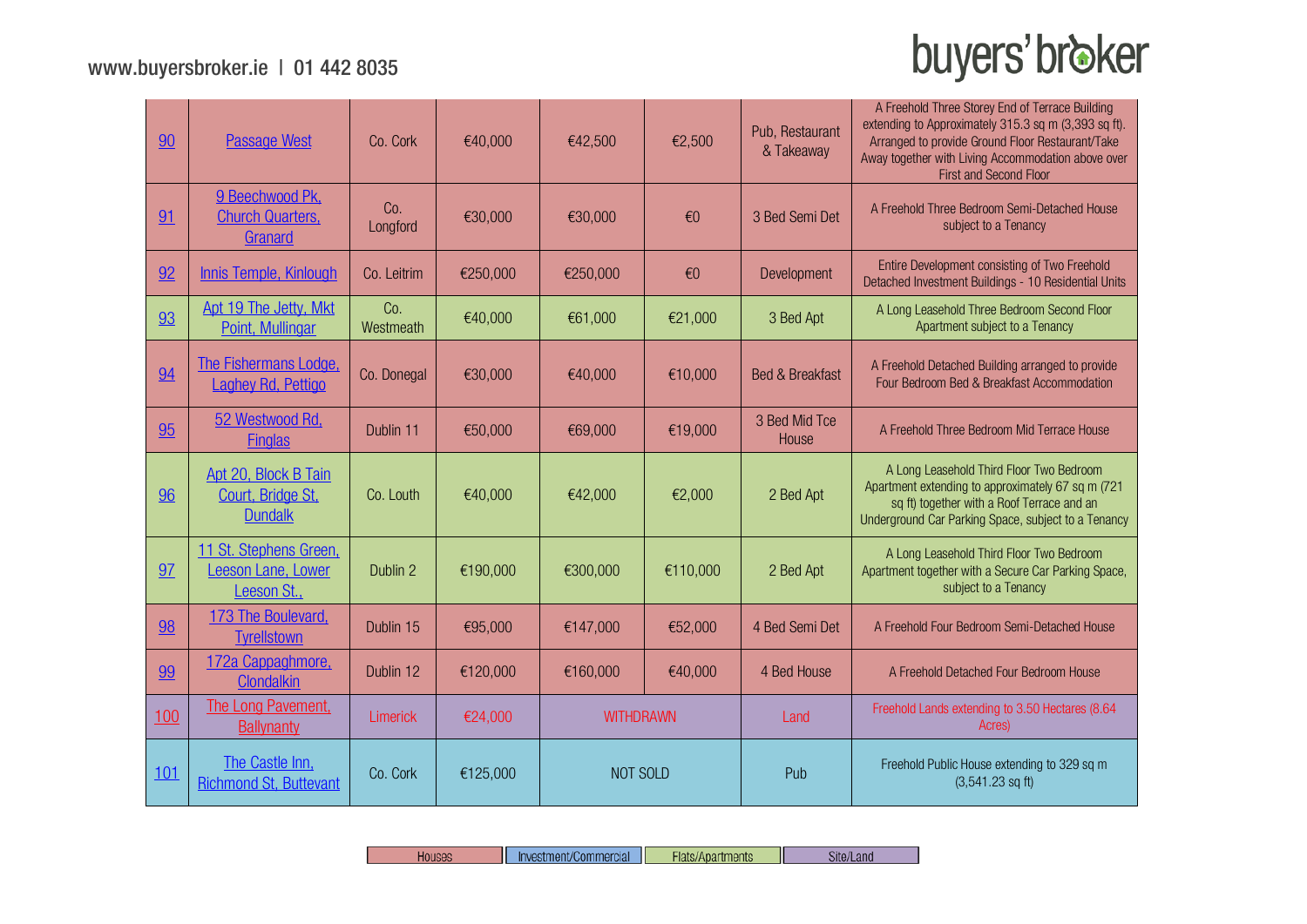| 102        | 182/183 Holly Rd,<br>Western Ind Est, Naas<br><b>Rd</b>  | Dublin 12        | €310,000 | NOT SOLD         |                         | Semi-D<br>Warehouse        | A Freehold Semi-Detached Warehouse together with<br>Office Accommodation                                                                                                |
|------------|----------------------------------------------------------|------------------|----------|------------------|-------------------------|----------------------------|-------------------------------------------------------------------------------------------------------------------------------------------------------------------------|
| 103        | 2 Liberty Court,<br><b>Clanbrassil St Lr</b>             | Dublin 8         | €100,000 | €120,000         | €20,000                 |                            | A Long Leasehold Second Floor Two Bedroom<br>Apartment                                                                                                                  |
| 104        | 30 The Priory,<br><b>Tullamore</b>                       | Co. Offaly       | €40,000  | €47,500          | €7,500                  | 3 Bed Semi Det             | A Freehold Three Bedroom Semi-Detached House                                                                                                                            |
| 105        | Irishtown Villas,<br><b>Irishtown, New Ross</b>          | Co. Wexford      | €450,000 | €560,000         | €110,000                | <b>Multi Unit Retail</b>   | A Freehold Mixed Use Development comprising Two<br><b>Detached Buildings</b>                                                                                            |
| <b>106</b> | 2 Harbour View,<br>Mountshannon                          | Co. Clare        | €125,000 | €125,000         | €0                      | 4 Bed Detached<br>House    | A Freehold Detached Four Bedroom House. Lake<br>Views of Lough Derg. Completed to Shell Condition<br>Internally. Extending to Approximately 247 sq m<br>$(2,655$ sq ft) |
| 107        | 64 Cosby Ave.<br>Fairgreen Village,<br><b>Portlaoise</b> | Co. Laois        | €60,000  | €72,000          | €12,000                 | 4 Bed Det House            | A Freehold Four Bedroom Detached House subject to<br>a Tenancy                                                                                                          |
| 108        | 22 St. Johns Street,<br><b>Enniscorthy</b>               | Co. Wexford      | €35,000  | €35,000          | $\epsilon$ <sup>0</sup> | 3 Bed Mid Tce<br>House     | A Freehold Three Bedroom Mid Terrace House                                                                                                                              |
| 109        | 85 Ardan Na Mhara,<br>Seafield, Youghal                  | Co. Cork         | €25,000  | €70,000          | €45,000                 | 3 Bed Semi-D               | A Freehold Semi-Detached Three Bedroom House<br>subject to a Tenancy                                                                                                    |
| 110        | Great Gas, Garrienderk,<br><b>Kilmallock</b>             | Co. Limerick     | €125,000 | €120,000         | $-65,000$               | 1 Bed Apt                  | A Freehold Petrol Filling Station and Retail Shop<br>with One Bedroom Apartment Above                                                                                   |
| 111        | 3 Scahill Pk,<br><b>Ballinlough</b>                      | Co.<br>Roscommon | €25,000  | <b>WITHDRAWN</b> |                         | 4 Bed Det                  | A Freehold Four Bedroom Detached House                                                                                                                                  |
| 112        | 38 Huntstown Rise.<br><b>Clonsilla</b>                   | Dublin 15        | €70,000  | <b>WITHDRAWN</b> |                         | 4 Bed Det                  | A Freehold Three Bedroom Mid Terrace House<br>subject to a Tenancy                                                                                                      |
| 113        | 6b & 6d N5 Bus Pk,<br>Castlebar                          | Co. Mayo         | €95,000  | <b>NOT SOLD</b>  |                         | Commercial<br><b>Units</b> | Two Long Leasehold Showroom/Office Units<br>extending to Approximately 895 sq m (9,638 sq<br>ft) in total                                                               |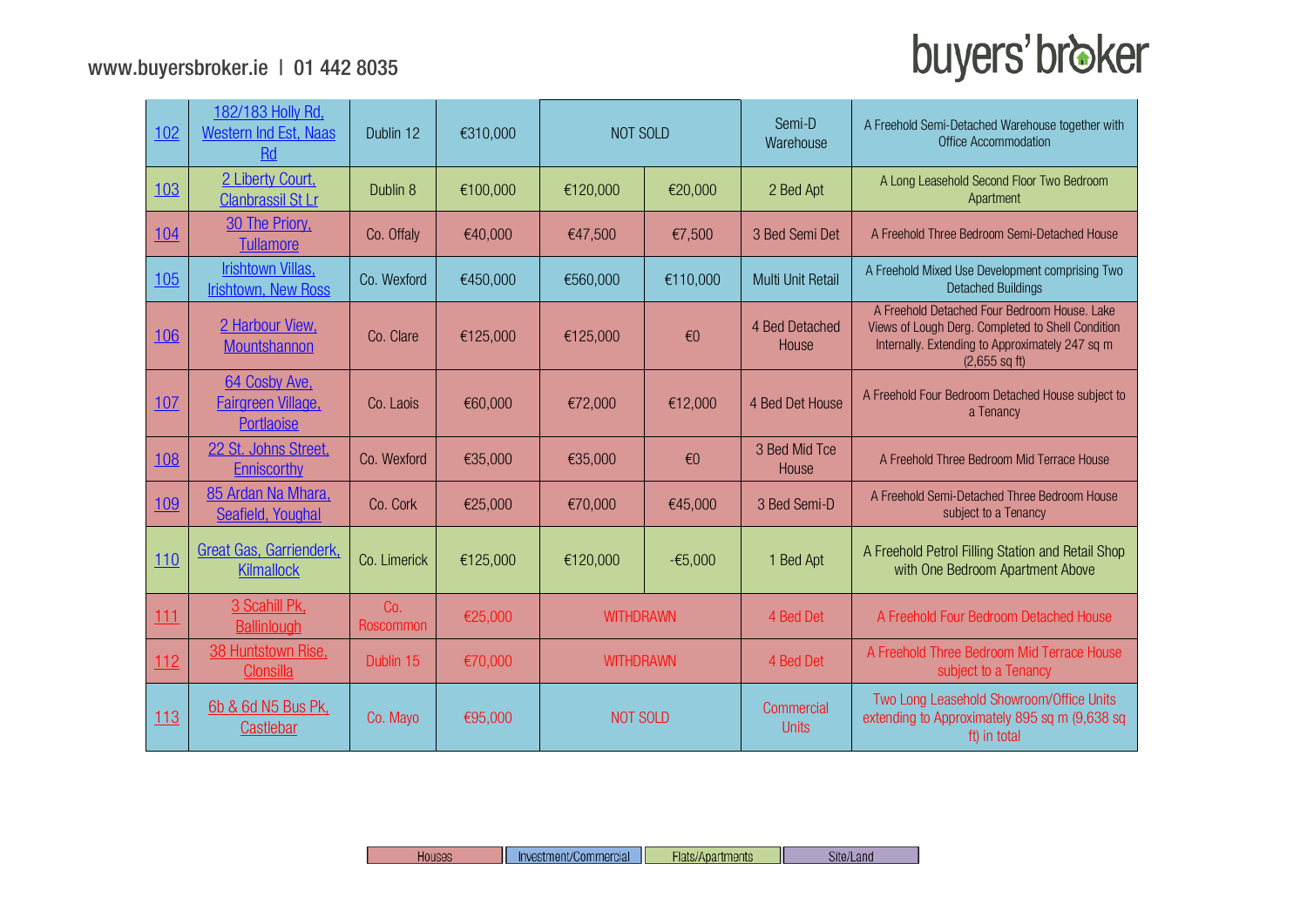$\sim$ 

| 114        | Unit 4, Block 5, Port<br><b>Tunnel Bus Pk, IDA Bus</b><br>& Tech Pk, Clonshaugh | Dublin 17        | €40,000  | €62,500          | €22,500                 | Commercial                       | A Long Leasehold Ground Floor 'Own Door'<br>Office Unit extending to Approximately 83.2 sq<br>m (896 sq ft)                                                                             |
|------------|---------------------------------------------------------------------------------|------------------|----------|------------------|-------------------------|----------------------------------|-----------------------------------------------------------------------------------------------------------------------------------------------------------------------------------------|
| 115        | Unit 9 Boeing Ave,<br><b>Airways Ind Est, Santry</b>                            | Dublin 17        | €895,000 | €890,000         | $-65,000$               | Warehouse                        | Long Leasehold Detached Warehouse and<br>Showroom Facility extending to Approximately<br>5,334.9 sq m (57,424 sq ft)                                                                    |
| 116        | Withdrawn                                                                       | ÷.               | €350,000 | <b>WITHDRAWN</b> |                         | ÷.                               | No details available                                                                                                                                                                    |
| 117        | Apt 28, Block 4, Bridle<br>Walk, Kilminchy,<br>Portlaoise                       | Co. Laois        | €35,000  | €49,000          | €14,000                 | 2 Bed Apt                        | A Long Leasehold Second Floor Two Bedroom<br>Apartment                                                                                                                                  |
| <u>118</u> | 9 Radarc Na<br><b>Bhfanaithe, Killann,</b><br>Enniscorthy                       | Co. Wexford      | €30,000  | €55,000          | €25,000                 | 3 Bed Detached                   | A Freehold Detached Three Bedroom House                                                                                                                                                 |
| 119        | <b>The Ashford Court</b><br>Hotel, Old Mill Rd,<br><b>Ennis</b>                 | Co.Clare         | €215,000 | €305,000         | €90,000                 | Hotel                            | A Freehold Twenty Seven Bedroom Hotel                                                                                                                                                   |
| <u>120</u> | 99 North Main St                                                                | <b>Cork City</b> | €400,000 | <b>NOT SOLD</b>  |                         | Commercial                       | <b>Freehold Mixed Use Investment</b>                                                                                                                                                    |
| 121        | <b>Turnpike House,</b><br>Drogheda Rd, Duleek                                   | Co. Meath        | €50,000  | €72,000          | €22,000                 | <b>Multi Unit</b><br>Residential | A Freehold Detached Building internally arranged<br>to provide Two Self-Contained Two Bedroom<br>Apartments. Occupying a Site extending to<br>approximately 0.142 Hectares (0.35 Acres) |
| <u>122</u> | <b>13 Yellow Meadows</b><br>Ave, Clondalkin                                     | Dublin 22        | €80,000  | €80,000          | $\epsilon$ <sup>0</sup> | 3 Bed Mid Tce<br>House           | A Freehold Three Bedroom Mid Terrace House<br>subject to a Tenancy                                                                                                                      |
| 123        | 8 Watervale, Rooskey                                                            | Co.<br>Roscommon | €30,000  | €51,000          | €21,000                 | 3 Bed Semi Det                   | A Freehold Three Bedroom Semi-Detached<br>House                                                                                                                                         |
| 124        | 2 Chapel View,<br><b>Carrickmacross</b>                                         | Co.<br>Monaghan  | €60,000  | €60,000          | $\epsilon$ <sup>0</sup> | 4 Bed Mid Tce                    | A Freehold Four Bedroom Mid Terrace House<br>subject to a Tenancy                                                                                                                       |
| 125        | Abbeyshrule                                                                     | Co.<br>Longford  | €60,000  | €51,000          | $-69,000$               | Industrial                       | A Freehold Detached Industrial Building<br>extending to Approximately 371.6 sq m (4,000<br>sq ft) Occupying a Site extending to<br>Approximately 0.215 Hectares (0.531 Acres)           |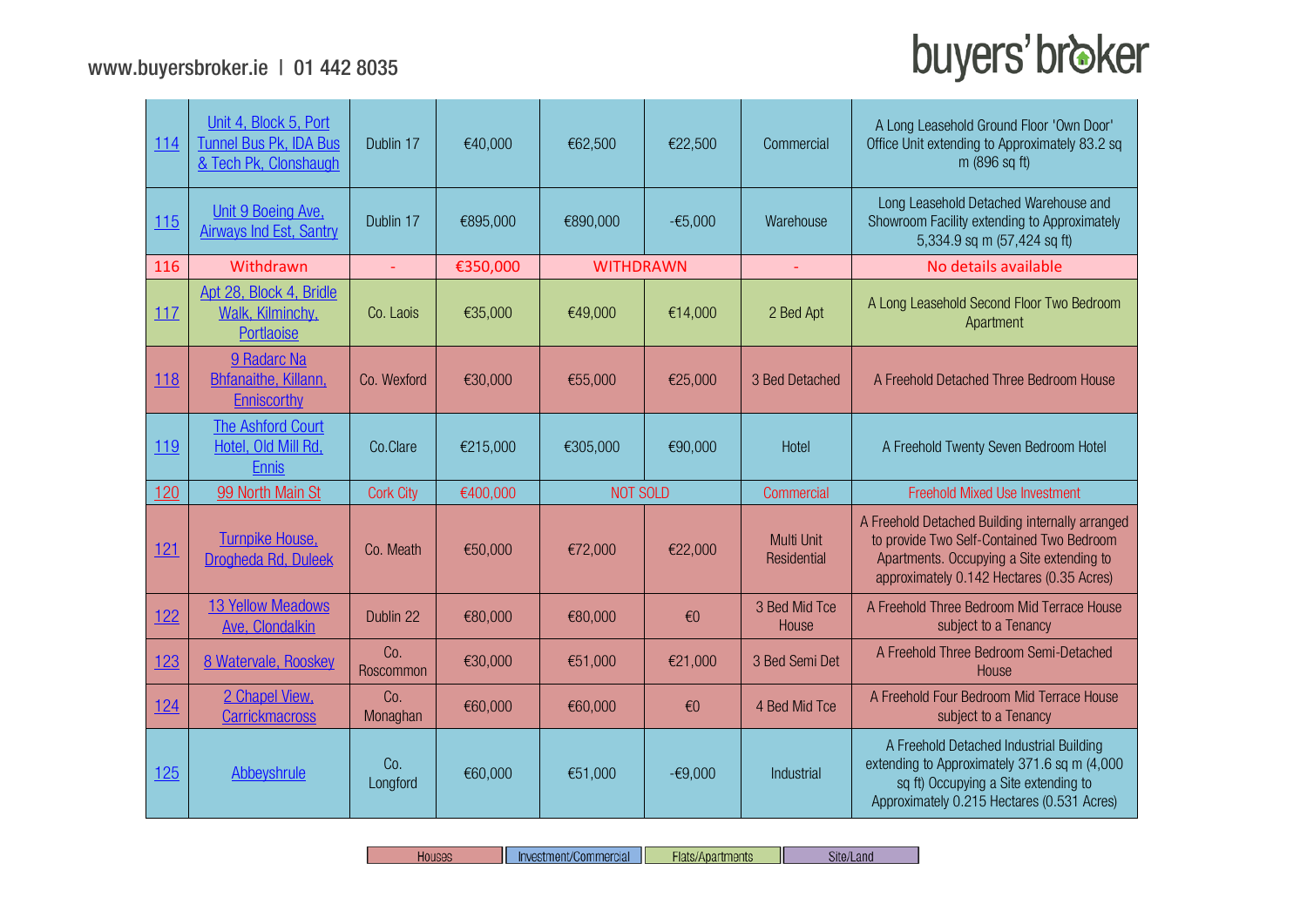| 126        | Woodstock Rd,<br>Kilmacullagh,<br><b>Newcastle</b>                    | Co. Wicklow              | €15,000  | €42,000          | €27,000   | Commercial//Res        | A Freehold Detached Building extending to<br>Approximately 213.7 sq m (2,300 sq ft)<br>arranged to provide Storage Accommodation                                |
|------------|-----------------------------------------------------------------------|--------------------------|----------|------------------|-----------|------------------------|-----------------------------------------------------------------------------------------------------------------------------------------------------------------|
| 127        | <b>Cluain Abhainn, Abbey</b><br>Rd, Clara                             | Co. Offaly               | €35,000  | €32,500          | $-62,500$ | Land                   | A Freehold Plot of Land extending to<br>Approximately 2.02 Hectares (5 Acres) together<br>with Eight Individual Sites (No's 74, 75, 76, 77,<br>90, 91, 92 & 93) |
| 128        | 13 & 14 Falcon Ave,<br><b>Waterford Airport Bus</b><br>P <sub>K</sub> | Waterford                | €50,000  | €87,000          | €37,000   | Industrial             | A Freehold End of Terrace Industrial Unit<br>extending to Approximately 2,352.8 sq m<br>$(25, 325 \text{ sq ft})$                                               |
| 129        | Juniper Restaurant &<br>Poachers Lodge,<br>Fermoy                     | Co. Cork                 | €190,000 | <b>NOT SOLD</b>  |           | Commercial             | A Freehold Mixed Use Mid Terrace Building                                                                                                                       |
| 130        | 13 Fortwell Estate.<br>Letterkenny                                    | Co. Donegal              | €25,000  | <b>NOT SOLD</b>  |           | 2 Bed Apt              | A Long Leasehold Ground Floor Two Bedroom<br><b>Apartment with Parking Space</b>                                                                                |
| 131        | Unit 2c, Sunbury Bus<br><b>Est, Ballyfermot</b>                       | Dublin 10                | €71,000  | €108,000         | €37,000   | Warehouse              | A Freehold Warehouse Unit together with Office<br>and Showroom Accommodation extending to<br>Approximately 331.41 sq m (3,567 sq ft)                            |
| 132        | Withdrawn                                                             | $\overline{\phantom{a}}$ | €100,000 | <b>WITHDRAWN</b> |           |                        | No details available                                                                                                                                            |
| 133        | Withdrawn                                                             | $\overline{\phantom{0}}$ | €15,000  | <b>WITHDRAWN</b> |           |                        | No details available                                                                                                                                            |
| 134        | Castleblagh,<br><b>Ballyhooley</b>                                    | Co. Cork                 | €95,000  | €95,000          | €0        | 5 Bed Det House        | A Freehold Five Bedroom Detached Bungalow<br>occupying a Site extending to Approximately<br>0.34 Hectares (0.85 Acres)                                          |
| <u>135</u> | <b>46 Joe McDonnell</b><br>Drive, Cranmore                            | Co. Sligo                | €15,000  | €25,000          | €10,000   | 3 Bed End Tce<br>House | A Freehold Three Bedroom End of Terrace<br>House                                                                                                                |
| 136        | <b>Pierse Town, Thurles</b>                                           | Co.<br>Tipperary         | €30,000  | €40,000          | €10,000   | <b>Bungalow</b>        | A Freehold Three Bedroom Detached Bungalow<br>with Garage occupying a Site extending to<br>Approximately 0.448 Hectares (1.1 Acres)                             |
| 137        | 4 Peter St, Drogheda                                                  | Co. Louth                | €140,000 | <b>WITHDRAWN</b> |           | Retail                 | Freehold Mid Terrace Town Centre Retail<br>Investment                                                                                                           |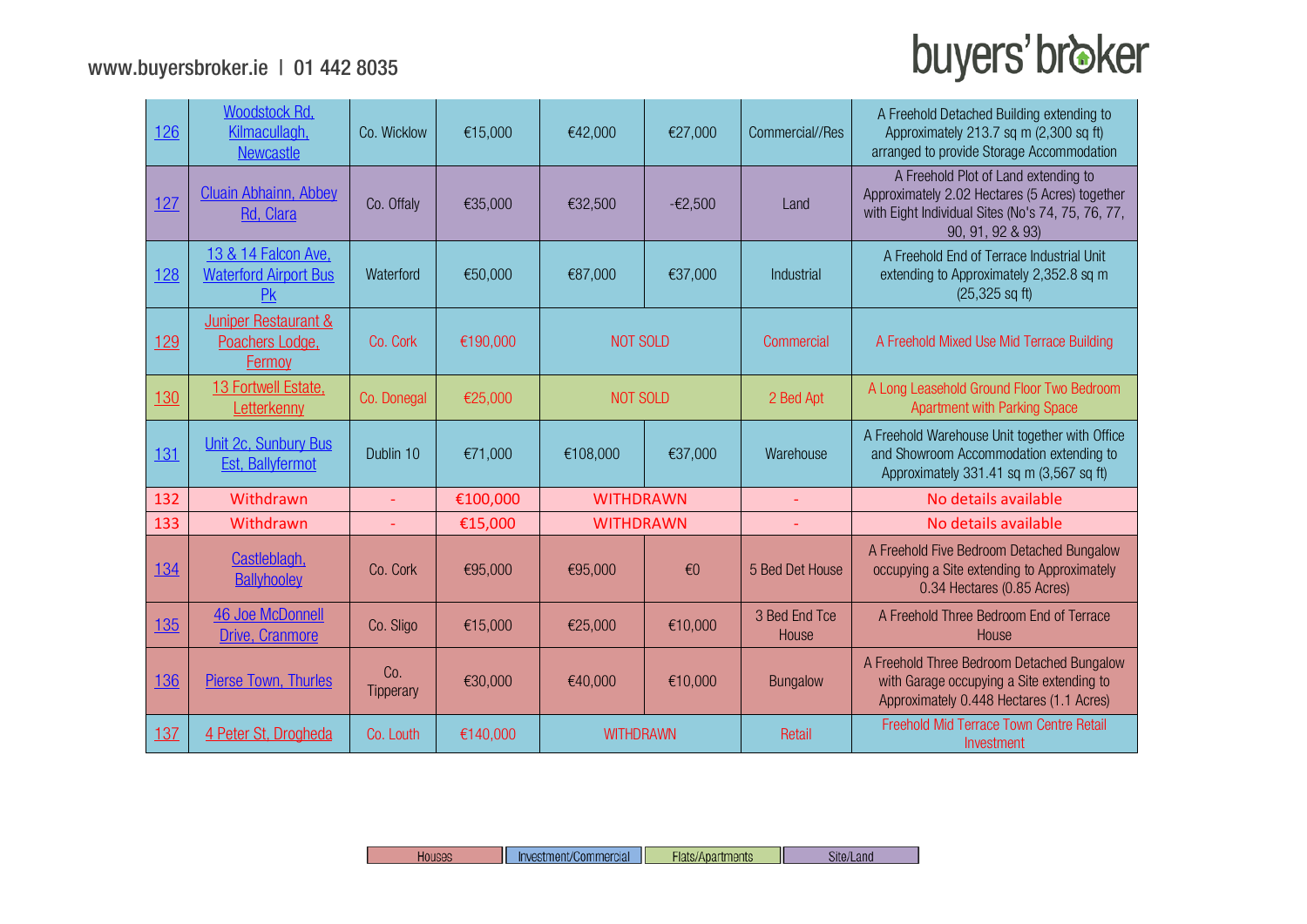| 138        | <b>Tallaght</b>                                                    | <b>Dublin</b>    | €50,000  | <b>NOT SOLD</b> |                         | Commercial                | A Long Leasehold End of Terrace<br>Warehouse/Storage Unit extending to 83.61 sq<br>m (900 sq ft) together with a further 46.45 sq m<br>(500 sq ft) of Mezzanine Storage |
|------------|--------------------------------------------------------------------|------------------|----------|-----------------|-------------------------|---------------------------|-------------------------------------------------------------------------------------------------------------------------------------------------------------------------|
| 139        | 1a & b St. Anthonys,<br><b>Main Street.</b><br>Newtownmountkennedy | Co. Wicklow      | €105,000 | €170,000        | €65,000                 | Multi Unit<br>Residential | A Freehold Detached Building internally arranged<br>to provide Two x Two Bedroom Maisonettes.<br>One Maisonette subject to a Tenancy. One<br>Maisonette Vacant          |
| <u>140</u> | 20b Bruach Na Gaile,<br><b>Moyvane</b>                             | Co. Kerry        | €40,000  | €40,000         | $\epsilon$ <sup>0</sup> | 4 Bed Semi Det            | A Freehold Four Bedroom Semi-Detached House                                                                                                                             |
| 141        | <b>Ballyroe, Glenbrien,</b><br>Enniscorthy                         | Co. Wexford      | €45,000  | €52,000         | €7,000                  | 2 x Apts                  | A Freehold Detached Building arranged to<br>provide Two Self-Contained Apartments (One x<br>One Bedroom, One x Two Bedroom Apartments)                                  |
| 142        | <b>Kilkee Bay Hotel,</b><br>Kilrush Rd, Kilkee                     | Co. Clare        | €315,000 | <b>NOT SOLD</b> |                         | Hotel                     | A Freehold 41 Bedroom Hotel together with Bar<br>and Function Room Facilities                                                                                           |
| 143        | 3 Meadow Land Ave.<br><b>Old Cork Road</b>                         | Limerick         | €45,000  |                 | <b>NOT SOLD</b>         |                           | A Freehold Three Bedroom Semi-Detached<br>House subject to a Tenancy                                                                                                    |
| 144        | 4 Meadowland Ave, Old<br><b>Cork Rd</b>                            | Limerick         | €45,000  | <b>NOT SOLD</b> |                         | 3 Bed Semi Det            | A Freehold Three Bedroom Semi-Detached<br>House                                                                                                                         |
| 145        | The Woodpecker<br><b>Lounge, Ashford Downs</b>                     | Co. Wicklow      | €85,000  | €137,500        | €52,500                 | Pub & Site                | A Freehold Detached Building on a Prominent<br><b>Corner Site</b>                                                                                                       |
| 146        | 33 Main St, Tipperary<br>Town                                      | Co.<br>Tipperary | €30,000  | €30,000         | $\epsilon$ <sup>0</sup> | Retail                    | A Long Leasehold Ground Floor Retail Unit<br>extending to Approximately 46 sq m (495 sq ft)                                                                             |
| <u>147</u> | 4 West Way Rise,<br>Blanchardstown                                 | Dublin 15        | €70,000  | €100,000        | €30,000                 | 5 Bed Semi-D              | A Freehold Five Bedroom Semi-Detached House                                                                                                                             |
| 148        | 6 Springvale Heights,<br>Sligo Rd, Tubbercurry                     | Co. Sligo        | €30,000  |                 | <b>WITHDRAWN</b>        |                           | A Freehold Four Bedroom Semi-Detached House                                                                                                                             |
| 149        | 103 The Laurels.<br><b>Tullow Rd, Carlow</b>                       | Co. Carlow       | €37,500  | €38,000         | €500                    | 3 Bed Mid Tce<br>House    | A Freehold Three Bedroom Mid Terrace House<br>subject to a Tenancy                                                                                                      |